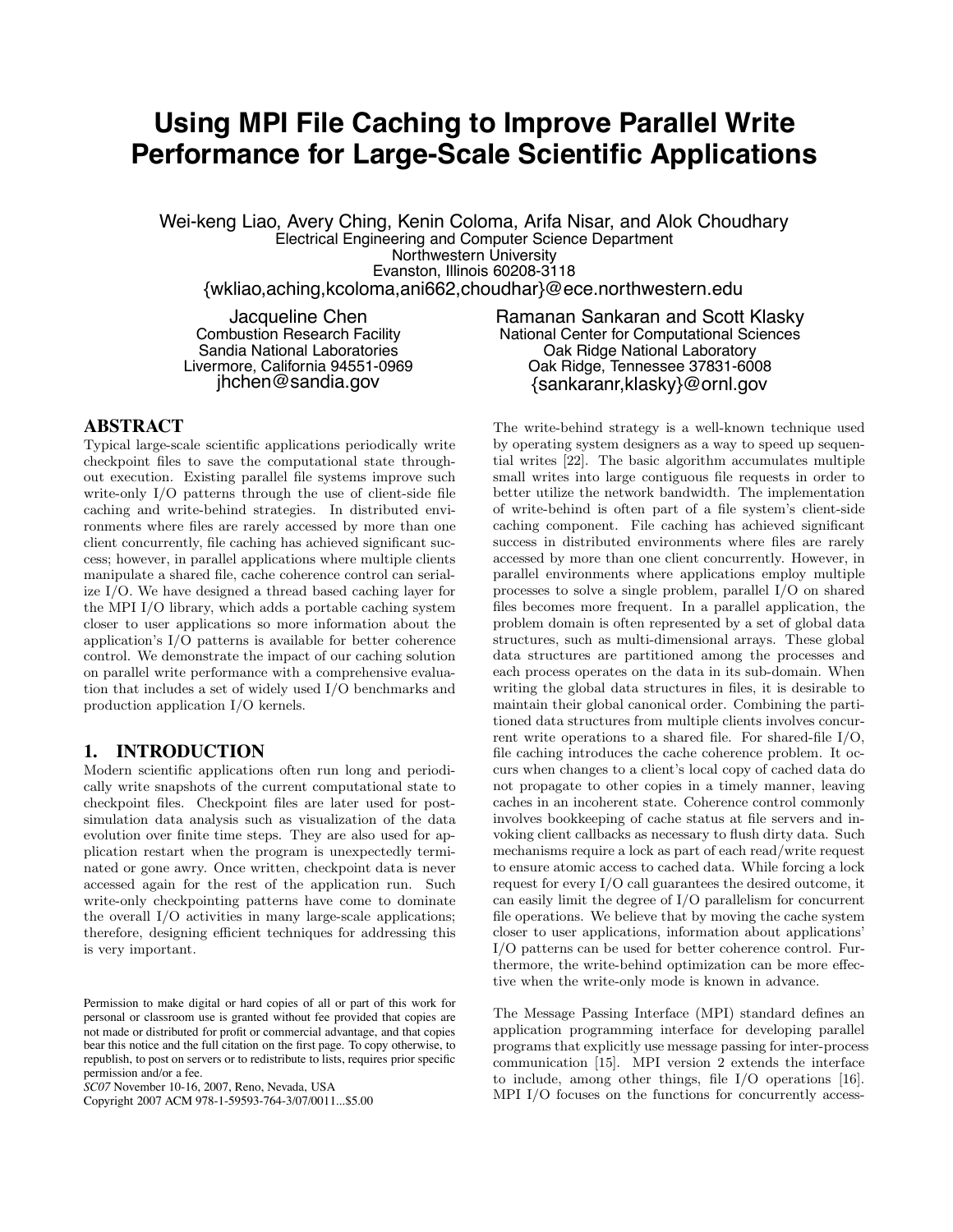ing shared files. In practice, very few of today's large-scale scientific applications actually use MPI I/O for data access. Instead, the majority of MPI applications simply use the POSIX I/O functions (e.g. open, read, write, close) and let each process access a unique file independently for performance reasons. Poor shared file performance is typically caused by the inefficient file system lock management. In many parallel file systems, lock granularity is at the file block, instead of the byte level. Block granularity simplifies lock management but causes false sharing when two concurrent I/O requests access the same file block, regardless of whether there are any overlapping bytes. For block based systems, good parallel I/O performance can only be obtained when requests are carefully aligned with lock boundaries: a rarity in real applications

We prototyped a user-level file caching layer as part of an MPI I/O library by incorporating the MPI communicator concept to enable process collaboration for caching [12, 11]. In the rest of the paper, we refer to this work as MPI-IO caching. One immediate benefit of this design is that the file system can pass consistency control responsibilities to the caching system. We believe that knowing the group of clients that will later access a shared file is the first step in tracking incoherent cache state effectively. We use an I/O thread in each MPI process to handle local file caching and remote cache page access. All I/O threads communicate with each other for cache coherence control. In our design, a file is logically divided into equally sized blocks that are the minimal caching unit. The cache metadata for the blocks is cyclically distributed among all processes to avoid centralized management. A lock protocol is developed to ensure the integrity of the cache data and metadata. Since data are buffered at this caching layer between the application and file system, there is an opportunity to reorganize the I/O requests to align with the system lock boundaries and minimize lock contention. In our experiments, this alignment provides a significant performance improvement.

To specifically address the write-only I/O pattern, we designed a two-stage write-behind buffering scheme. This scheme is built based on the implementation of MPI-IO caching and retains the general benefits of caching, but without the coherence control overhead. This scheme has two requirements: the file must be opened in write-only mode and MPI atomic I/O mode be disabled. These requirements are met with data checkpoints in modern scientific applications since they only consist of non-overlapping write operations. The first stage write-behind accumulates write data into local buffers and flushes the buffers to the second-stage global buffers if they are full. The location of global buffers in the second stage is based on a cyclic file block assignment among the MPI processes, so data for a particular block is always flushed to the same process. Once the global buffers are full, they are written to the file system. Just as in MPI-IO caching, this scheme also enables write alignment with the file system lock boundaries.

In general, client-side file caching enhances I/O performance under two scenarios: I/O patterns with repeated accesses to the same file regions, and patterns with large numbers of small requests. For the former, caching reduces the number of data transfers between clients and servers. In this paper, we do not consider this pattern since it is not commonly seen in today's parallel applications. We instead focus on the latter I/O pattern and use the BTIO, FLASH I/O, and S3D I/O benchmarks to present a comprehensive performance evaluation. We examine both the MPI-IO caching and write-behind approaches on two parallel machines running the Lustre and IBM GPFS file systems. The performance results demonstrate that the proposed methods succeed in using a data buffering layer to align write requests with the file system lock boundaries and effectively reduce file system lock contention that otherwise appears in unaligned accesses.

The rest of the paper is organized as follows. Section 2 discusses background information and related work. MPI-IO caching is described in Section 3. The design and implementation of the two-stage write-behind method are presented in Section 4. Performance results are given in Section 5 and the paper is concluded in Section 6.

## **2. BACKGROUND AND RELATED WORK**

Many production MPI applications do not use MPI I/O functions for file access. Instead, I/O programming often consists of POSIX I/O interfaces in a style of accessing one file per process. This is done primarily because of the poor shared-file I/O performance of today's file systems. This one-file-per-process approach, however, produces an extremely large number of files, which creates a daunting technical challenge for file system design and post-simulation data analysis. For instance, when a production run of an application uses 1000 processes and takes 100 checkpoints, the one-file-per-process policy creates 100,000 files in total compared to 100 files if data are written into a shared file at each checkpoint. Since today's parallel file systems use a comparatively small number of metadata servers, as the number of processes and files increases dramatically, it is very plausible that the heavy metadata workload may disrupt the overall file system performance. Additionally, during post-simulation data analysis, these sub-array files often need to be merged into global arrays in a canonical format. This step is often costly during the post processing. Furthermore, the raw-process checkpoint files created by a given number of MPI processes may not be directly useful for program restart with a different number of processes.

#### **2.1 MPI I/O**

MPI I/O inherits two important MPI features: MPI communicators define a set of processes for group operations and MPI derived data types describe complex memory layouts. A communicator specifies the processes that can participate in a collective MPI operation for both inter-process communication and I/O requests to a shared file. For file operations, file open requires an MPI communicator to indicate the group of processes accessing the file. In general, MPI I/O data access operations can be split into two types: collective I/O and independent (non-collective) I/O. Collective operations require all processes in the communicator to participate. Because of this explicit synchronization, many collective I/O implementations may exchange access information among all processes to generate a better overall I/O strategy. An example of this is the two-phase I/O technique [4]. Two-phase I/O is used in ROMIO, a popular MPI I/O implementation developed at Argonne National Laboratory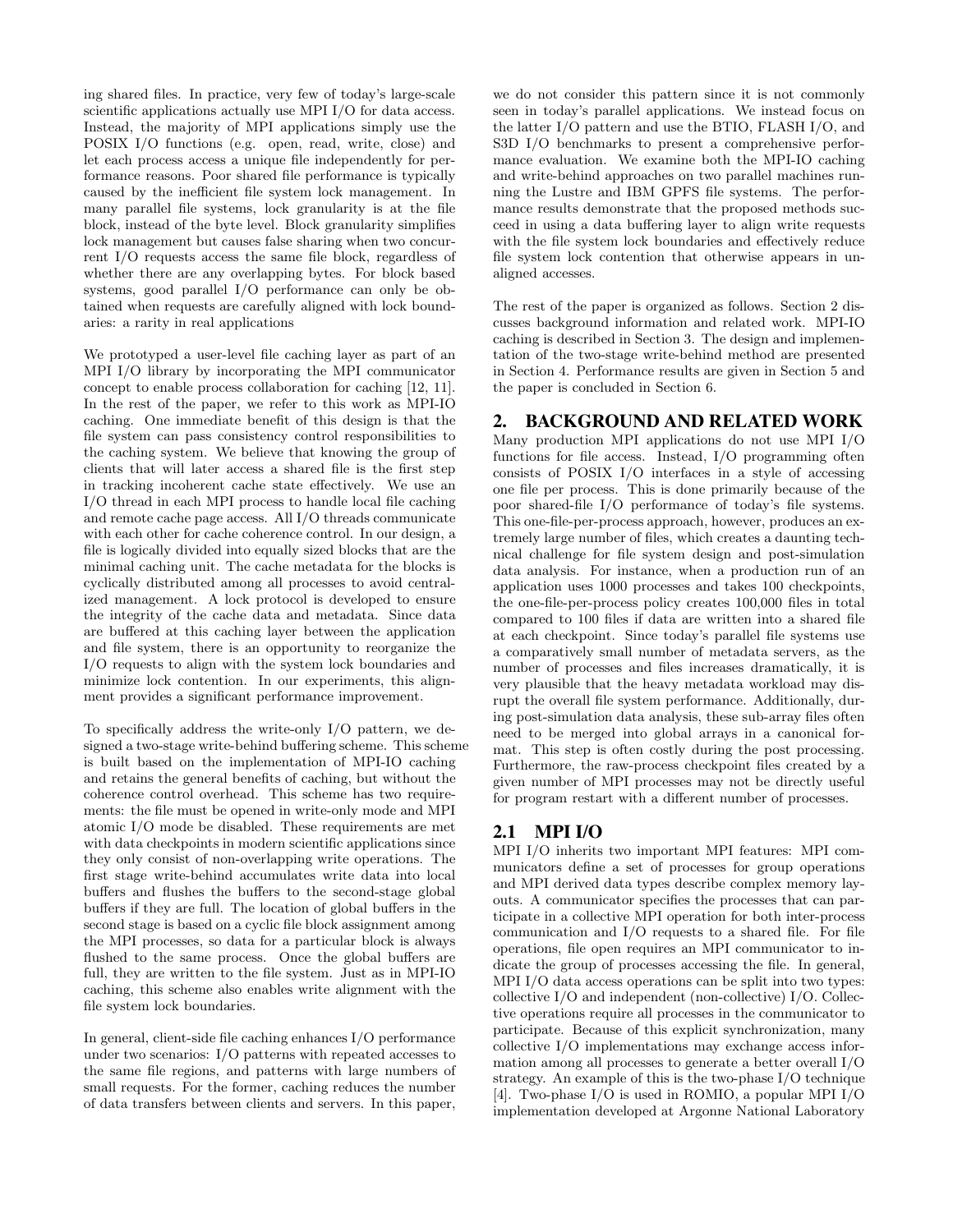[25]. Independent I/O, in contrast, requires no synchronization and makes any collaborative optimization very difficult.

Two-phase I/O consists of an I/O phase and a communication phase. First, an aggregate access region is calculated as a contiguous range that covers all the I/O requests from all MPI processes. *File domains*, contiguous regions for which a processes are exclusively assigned, are then defined and calculated by evenly dividing the aggregate access region by the number of designated I/O aggregators. The division is done at the byte range granularity. I/O aggregators can be defined as all of or some subset of the MPI processes that opened the shared file collectively. In the I/O phase, each MPI aggregator makes read/write calls on behalf of all processes to the file system for the requests within its file domain. In the communication phase, data is distributed either to processes from aggregators (read case) or vice versa (write case). The file domain calculation currently used in ROMIO balances I/O workload among the aggregators for I/O evenly distributed across the aggregate access region, but may not always result in the best I/O performance.

MPI file view can describe the data partitioning of a global data structure among the processes and map a process' subarray to the global array in the file. A process' partition is described with an MPI derived datatype created with the starting file offsets of the sub-array relative to the global array, the sub-array dimensionality, and the stride size for repeating non-contiguous segments. The construction of a derived datatype can also be nested. File views are of particular importance for collective I/O operations because they are exchanged between processes to help improve I/O performance. File views can also be used together with MPI independent I/O. Although the most popular programming style of using independent I/O is similar to the one using POSIX I/O, its performance has compared poorly to collective I/O in several studies [4, 23, 26].

#### **2.2 File Locking in Parallel File Systems**

Most file systems adhere to the POSIX standard: two POSIX requirements on I/O consistency and atomicity often significantly degrade shared-file I/O performance. I/O consistency is an issue that arises when client-side file caching is enforced by file system's cache coherence control. POSIX atomicity requires that individual write calls are either entirely visible or completely invisible to any read call [9]. A common solution to meet these two requirements uses file locking to guarantee exclusive access to file regions. Once lock contention occurs, the degree of I/O parallelism is severely limited for concurrent file operations.

Client-side file caching is supported in many parallel file systems; for instance, IBM's GPFS [17, 21] and Lustre [13]. By default, GPFS employs a distributed token-based locking mechanism to maintain coherent caches on nodes. Lock tokens must be granted before any I/O operation is performed [18]. Distributed locking avoids the obvious bottleneck of a centralized lock manager by making a token holder a local lock authority for granting further lock requests to its corresponding byte range. A token allows a node to cache data that cannot be modified elsewhere without first revoking the token. Lock granularity for GPFS is the disk sector size. IBM's MPI I/O implementation over AIX operating system uses the data shipping mechanism: files are divided into equally sized blocks, each of which is bound to a single I/O agent, a thread in an MPI process. The file block assignment is done in a round-robin striping scheme. A given file block is only cached by the I/O agent responsible for all accesses to this block. All I/O operations must go through the I/O agents which then "ship" the requested data to the appropriate processes. Data shipping maintains cache coherence by allowing at most one cached copy of file data among agents. The Lustre file system uses a slightly different distributed locking protocol where each I/O server manages locks for the stripes of file data it stores. The lock granularity for Lustre is the file system page size. If a client requests a lock held by another client, a message is sent to the lock holder asking it to release the lock. Before a lock can be released, dirty cache data must be flushed to the servers. Both Lustre and GPFS are POSIX compliant file systems and therefore respect POSIX I/O atomicity semantics. To guarantee atomicity, file locking is used in each read/write call to guarantee exclusive access to the requested file region. On parallel file systems like Lustre and GPFS where files are striped across multiple I/O servers, locks can span multiple stripes for large read/write requests. Lock contention due to atomicity enforcement can significantly degrade parallel I/O performance [19].

## **2.3 Cooperative Caching and Active Buffering**

Cooperative caching has been proposed as a system-wise solution for caching and coherence control [3]. Multiple clients coordinate to relay requests not satisfied by one client's local cache to another client. Systems that use cooperative caching include PGMS [27], PPFS [8], and PACA [2]. The Clusterfile parallel file system integrates cooperative caching and disk direct I/O for improving MPI collective I/O performance [10]. Cooperative caching generally requires changes in the file system at both client and server.

Active buffering is an optimization for MPI collective write operations [14]. It accumulates write data into a local buffer and uses an I/O thread to perform write requests in the background. I/O threads dynamically adjust the size of local buffers based on the available memory space. For each write request, the main thread allocates a buffer, copies the data over, and appends this buffer to a queue. The background I/O thread later retrieves the buffers from the head of the queue, writes the buffered data to the file system, and then releases the buffer space. Although active buffering demonstrates a significant performance improvement, it is limited to MPI collective I/O and does not address the potential for lock contention in the underlying file systems.

# **3. CLIENT-SIDE FILE CACHING FOR MPI-IO**

As it is designed for MPI applications, our caching system uses the MPI communicator supplied to the file open call to identify the scope of processes that will collaborate with each other to perform file caching. To preserve the existing optimizations in ROMIO, like two-phase I/O and data sieving, we incorporate our design in the Abstract Device I/O (ADIO) layer where ROMIO interfaces with underlying file systems [24]. To enable the collaboration of MPI processes,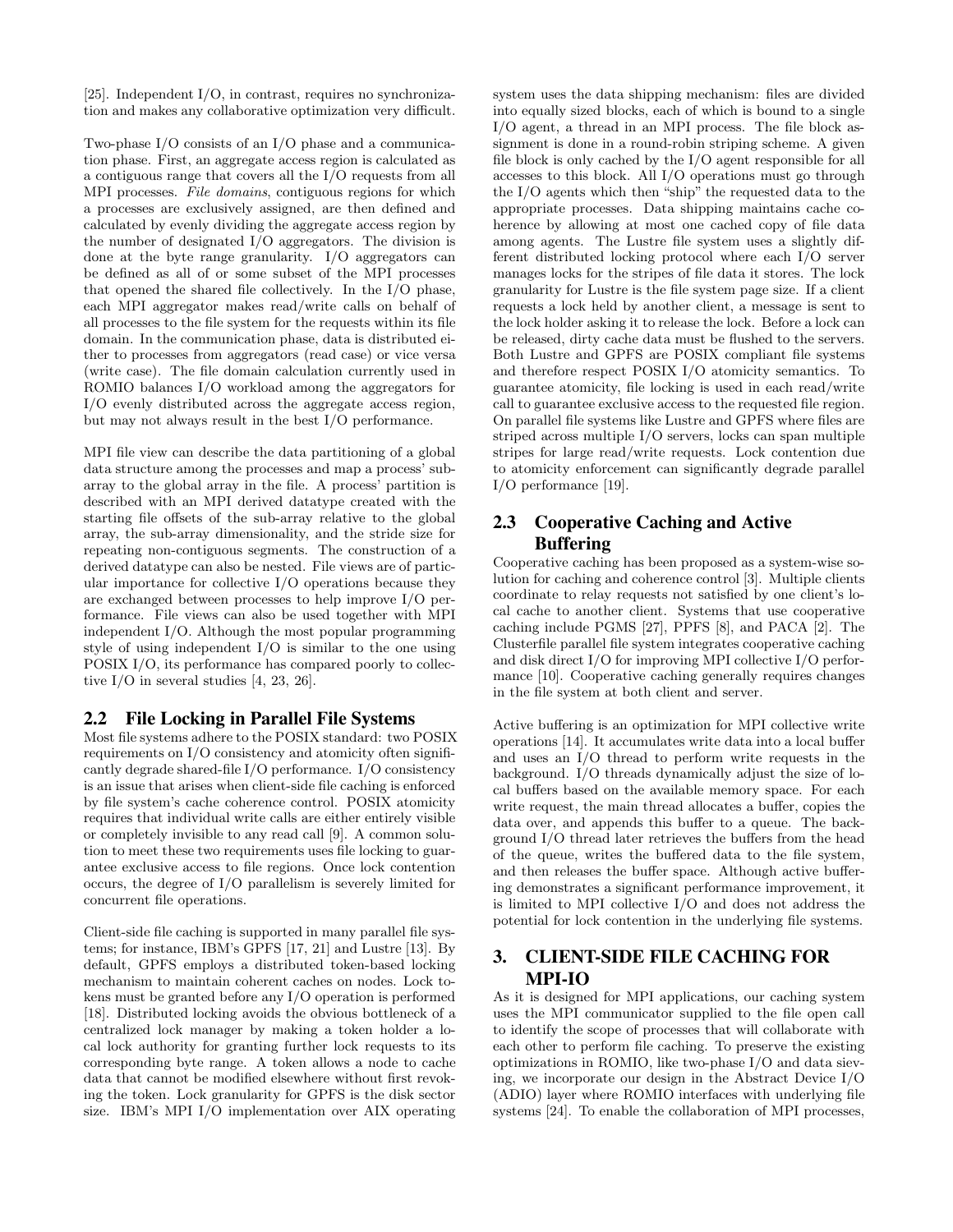

**Figure 1: (a) The I/O thread operations from a single MPI process' view. (b) Example of the I/O flow in MPI-IO caching where MPI process P<sup>1</sup> reads data from logical file page 7.**

the caching system needs a transparent mechanism in each process that can run independently and concurrently with the main program. We create a thread in each MPI process when the first file is opened and keep the threads alive until the last file is closed. The I/O thread carries out the work of file I/O and caching without interrupting the main thread. Figure  $1(a)$  illustrates the I/O thread's operations from a single MPI process's point of view. This approach is particularly important for MPI applications that make independent I/O calls. Since independent I/O may be initiated by each process in an unrelated manner and requires no process synchronization, any collaboration among the processes' main threads is difficult. In our design, each I/O thread handles both local and remote requests to the locally cached data, and cooperates with remote threads for coherence control. The I/O thread communicates with the main thread through a POSIX mutex protected shared variable and uses MPI\_Iprobe() to detect remote requests. Blocking MPI communication functions such as MPI\_Wait() and  $MPI_P$ robe() cannot be used, because the  $I/O$  thread must be always available to respond to requests for any of the opened files. In fact, our implementation uses only asynchronous MPI communication calls for this very reason.

#### **3.1 Cache Metadata Management**

Our caching scheme logically divides a file into equally sized pages, each of which can be cached. The default cache page size is set to the file system block size and is also adjustable through an MPI hint. A page size aligned with the file system lock granularity is recommended, since it prevents false sharing. Cache metadata describing the cache status

of these pages are statically distributed in a round-robin fashion among the MPI processes that collectively open the shared file. Finding the MPI rank of the process storing a page's metadata requires only a modulus operation. This distributed approach avoids centralization of metadata management. Cache metadata includes the MPI rank of the page's current location, lock mode, and the page's recent access history. The lock mode is separated into sharable read locks and exclusive write locks. A page's access history is used for cache eviction and page migration policies.

To ensure cache metadata integrity (atomic access to metadata), a distributed locking mechanism is implemented where each MPI process manages the lock requests for its assigned metadata. Metadata locks must be obtained before an MPI process can freely access the metadata, cache page, and the file range corresponding to the page. If an I/O request covers multiple consecutive file blocks that are currently cached at different MPI processes, all cache pages must be locked prior to their access. Since dead lock may occur when more than two processes are simultaneously requesting locks for the same two pages, we employ the two-phase locking strategy proposed in [1]. Under this strategy, lock requests are issued in a strictly increasing page ID order and the prior page lock must be obtained before requesting the next lock.

#### **3.2 Cache Page Management**

To simplify coherence control, we allow at most a single cached copy of file data among all MPI processes. When accessing a file page that is not being cached anywhere, the requesting process will try to cache the page locally, by reading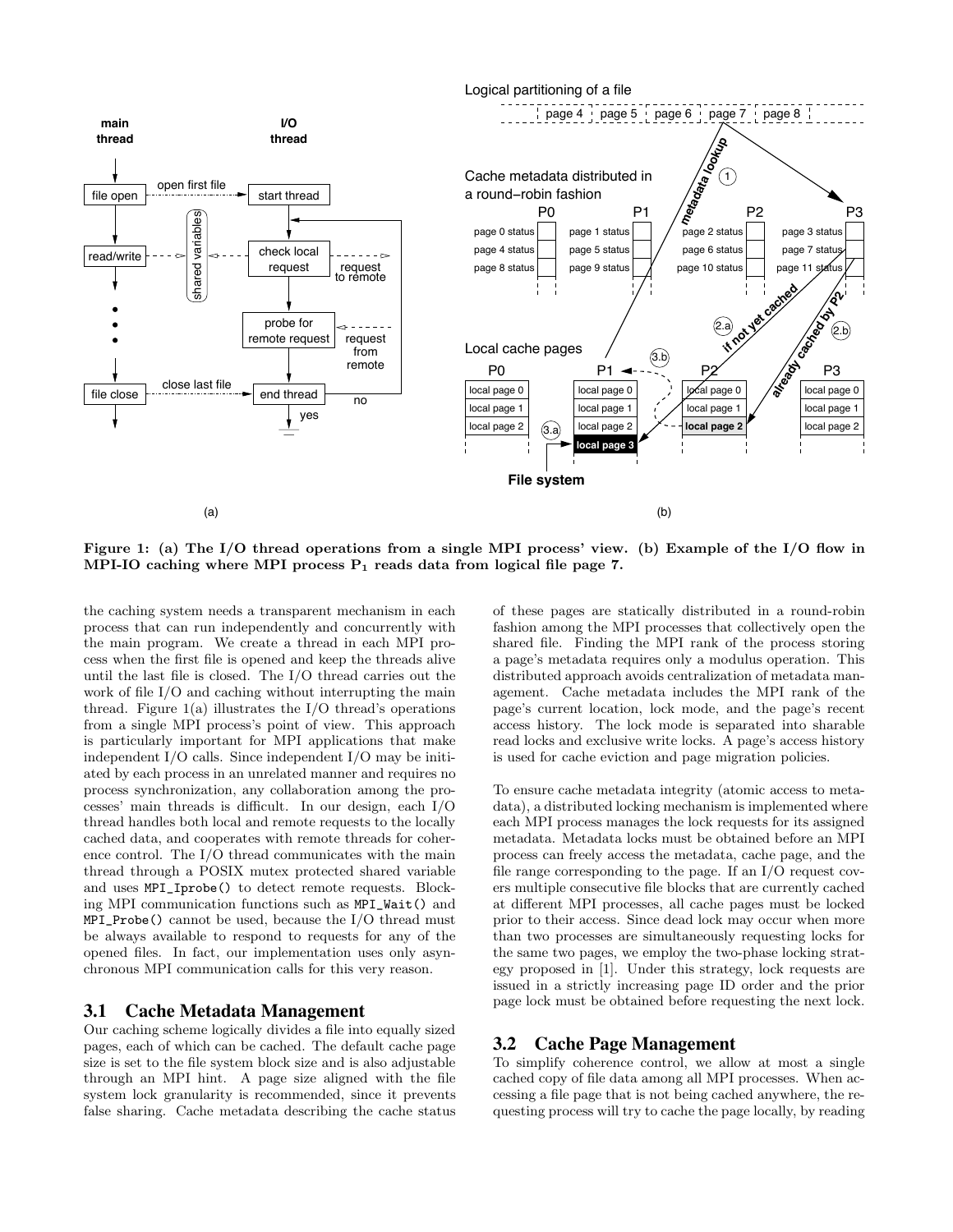the entire page from the file system if it is a read operation, or by reading the necessary part of the page if it is a write operation. An upper bound, by default 32 MB, indicates the maximum memory size that can be used for caching. If the memory allocation utility, malloc() finds enough memory to accommodate the page and the total allocated cache size is below the upper bound, the page will be cached. Otherwise, under memory pressure, the page eviction routine is activated. Eviction is solely based on only local references and a least-recent-used policy. If the requested file pages are not cached and the request amount is larger than the upper bound, the read/write calls will go directly to the file system. If the requested page is already cached locally, a simple memory copy will satisfy the request. If the page is cached at a remote process, the request is forwarded to the page owner. An example I/O flow for a read operation is illustrated in Figure 1(b) with four MPI processes. In this example, process  $P_1$  reads data in file page 7. The first step is to lock and retrieve the metadata of page  $7$  from  $P_3$  ( $7$ mod  $4 = 3$ ). If the page is not cached yet,  $P_1$  will cache it locally (into local page 3) by reading from the file system, as depicted by steps (2.a) and (3.a). If the metadata indicates that the page is currently cached on *P*2, then an MPI message is sent from  $P_1$  to  $P_2$  asking for data transfer. In step (3.b), assuming file page 7 is cached in local page 2, *P*<sup>2</sup> sends the requested data to *P*1.

When closing a file, all dirty cache pages are flushed to the file system. A high water mark is used in each cache page to indicating the range of dirty data, so that flushing needs not always be an entire page. Because logically contiguous file pages are potentially scattered across MPI processes, a two-phase flushing is devised at file close to shuffle cache pages such that neighboring cache pages are moved to the same processes before the flush. Although shuffling requires extra communication cost, this approach enables sequential file access and further improves the performance.

# **4. TWO-STAGE WRITE-BEHIND BUFFERING**

We used our MPI-IO caching design as a basis for constructing a two-stage write-behind method to focus on improving the performance of write-only operations. While MPI-IO caching can handle any I/O operations, this write-behind method has two restrictions: the file must be opened in write-only mode and the MPI atomic mode must be set to false. The former is indicated by the use of MPI\_MODE\_WRONLY in the access mode argument of MPI\_File\_open(). Note that the MPI atomic mode is set to false by default but is changeable through function MPI\_File\_set\_atomicity(). In the first stage, write data is accumulated in local buffers along with the requesting file offset and length. Once the local buffer is full, the data is sent to the global buffer at the second stage. Double buffering is used so one buffer can accumulate incoming write data while the other is asynchronous sent to the global buffer. The global buffer's assignment consists of file pages statically distributed among the MPI processes that collectively open a shared file. Similar to IBM's data shipping approach, a file is logically divided into equally sized pages with each page bound to a single MPI process in a round-robin striping scheme. Accordingly, page *i* resides on the process of rank (*i* mod *nproc*), where *nproc* is the number of processes. To minimize lock contention in



**Figure 2: Design of two-stage write-behind buffering.**

the underlying file system, the default page size is set to the file system stripe size, but it is adjustable through an MPI hint.

The first-stage local buffer is separated into (*nproc* - 1) subbuffers: each of which is dedicated to a remote MPI process. When accumulating in the local buffer, write data is appended to the sub-buffer corresponding to its destination MPI process. Consequently, data for a write request spanning more than one page in the global buffer space will be split and appended to different local buffers. The default size for each local sub-buffer is 64 KB, but can be changed by the application through an MPI hint. When flushing the local buffers to the global buffers, the supplemental offset and length information for each request is sent along with the data. Since a local sub-buffer may contain data spanning multiple global pages on the same destination process, the destination process must use the offset-length information to correctly distribute the incoming data to the proper pages. Global file pages reside in memory until their eviction is necessary. Figure 2 illustrates the operations of the two-stage write-behind method. In this example, there are four MPI processes and each has three first-stage local sub-buffers. Each sub-buffer is corresponding to a remote process. At  $P_2$ , when the sub-buffer tied to  $P_1$  is full, it is flushed to  $P_1$ . After receiving the flushed data from  $P_2$ ,  $P_1$  redistributes it to the global pages based on the included offset-length information.

Since the global buffer is distributed over multiple processes, each process must be able to respond to remote requests for flushing the first-stage write-behind data. Similar to the caching implementation, we use the I/O thread approach to permit the process collaboration without interrupting the main program thread. Each process can have multiple files opened, but only one thread is created. Our algorithm creates the I/O threads when the program opens its first file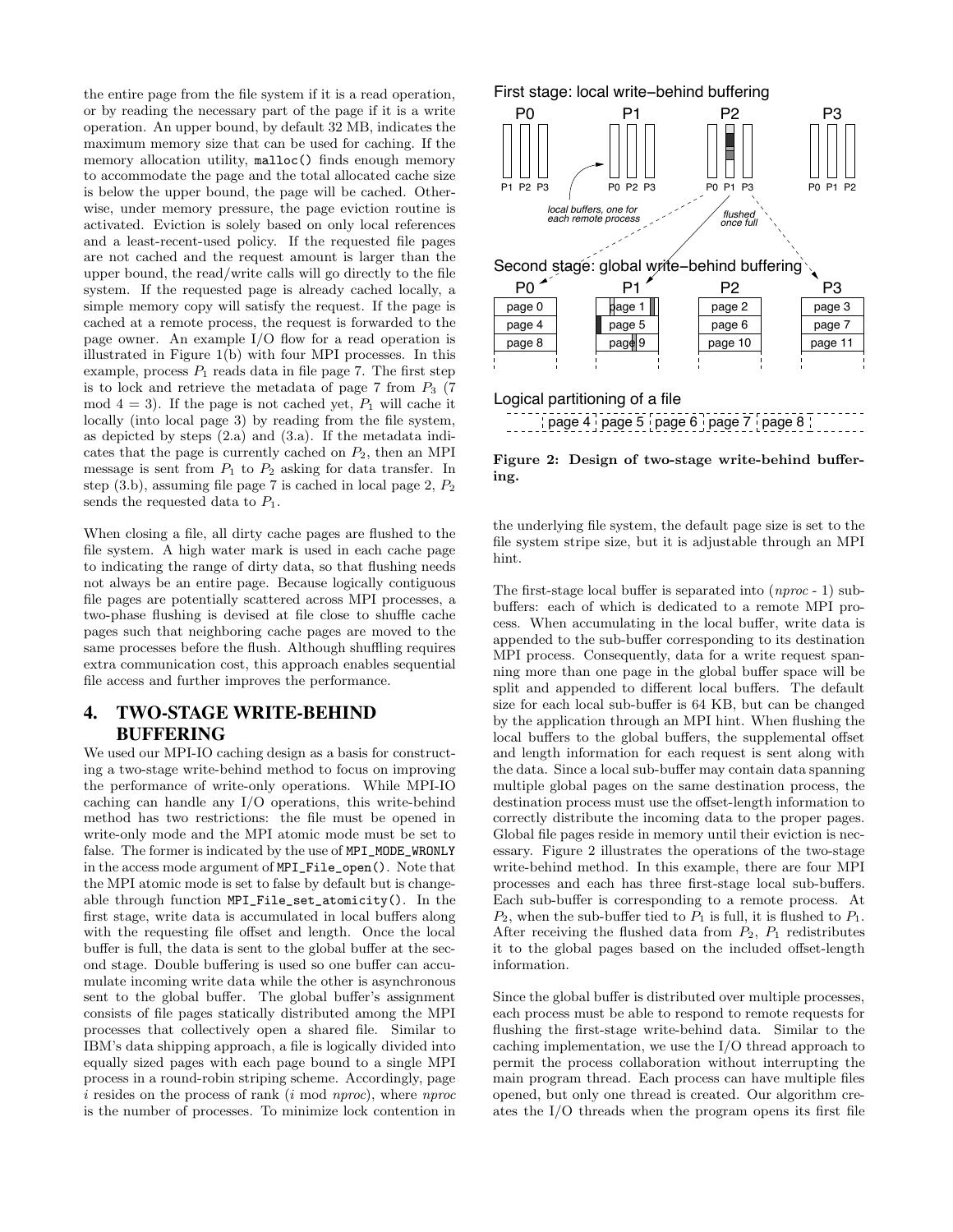and terminates the I/O thread when all files are closed. Once an I/O thread is created, it enters an infinite loop to serve both local and remote write requests until it is signaled to terminate by the main thread. All operations related to I/O and data buffering are carried out by the I/O thread alone. A shared conditional variable protected by a mutex is used to indicate whether a write request has been issued by the main thread or the I/O thread has completed a request. Other communication between the main thread and the I/O thread is also done through a few shared variables which contain information such as the file handler, write offset, write buffer, etc. To serve remote requests, the I/O thread probes for incoming I/O requests from all processes in the MPI communicator.

### **5. EXPERIMENTAL RESULTS**

Our implementations for MPI-IO caching and two-stage write-behind are evaluated on two machines: Tungsten and Mercury, at the National Center for Supercomputing Applications. Tungsten is a 1280-node Dell Linux cluster where each node contains two Intel 3.2 GHz Xeon processors sharing 3 GB of memory. The compute nodes run a Red Hat Linux operating system and are inter-connected by both Myrinet and Gigabit Ethernet communication networks. A Lustre parallel file system version 1.4.4.5 is installed on Tungsten. The lock granularity of Lustre is the system page size: 4 KB on Tungsten. Output files are saved in a directory configured with a stripe count of 16 and a 512 KB stripe size. All files created in this directory share the same striping parameters. Mercury is an 887-node IBM Linux cluster where each node contains two Intel 1.3/1.5 GHz Itanium II processors sharing 4 GB of memory. Running a SuSE Linux operating system, the compute nodes are inter-connected by both Myrinet and Gigabit Ethernet. Mercury runs an IBM GPFS parallel file system version 3.1.0 configured in the Network Shared Disk (NSD) server model with 54 I/O servers and 512 KB file block size. The lock granularity on GPFS is the disk sector size, 512 bytes on Mercury. Note that because IBM's MPI library is not available on Mercury, we could not comparatively evaluate the performance of GPFS's data shipping mode. MPI-IO caching is implemented in the ROMIO layer of MPICH version 2-1.0.5, the latest thread-safe version of MPICH2 at the time our experiments were performed. Support for thread-safety is limited, however, to the default sock channel of MPICH2; thereby restricting inter-process communication in our experiments to the slower Gigabit Ethernet.

In our experiments, we use a 512 KB page size for both MPI-IO caching and two-stage write-behind method. Setting the cache page size to the file system stripe size aligns all write requests to the stripe boundaries and hence lock boundaries. For performance evaluation, we use three benchmarks: BTIO, FLASH I/O, and S3D I/O. We report the aggregate write bandwidth, because the asynchronous MPI functions used in our implementation prevent accurate breakdowns of the costs for computation, communication, and file I/O. The I/O bandwidth numbers are obtained by dividing the aggregate write amount by the time measured from the beginning of file open until after file close. Note that although no explicit file synchronization is called in these benchmarks, closing files will flush all dirty data in both MPI-IO caching and the two-stage write-behind implementations to the file



**Figure 3: BTIO data partitioning pattern. The 4D subarray in each process is mapped to the global array in a block-tridiagonal fashion. This example uses 9 processes and highlights the mapping for process P6.**

system.

#### **5.1 BTIO Benchmark**

Developed by NASA Advanced Supercomputing Division, the parallel benchmark suite NPB-MPI version 2.4 I/O is formerly known as the BTIO benchmark [28]. BTIO presents a block-tridiagonal partitioning pattern on a three-dimensional array across a square number of processes. Each process is responsible for multiple Cartesian subsets of the entire data set, whose number increases with the square root of the number of processors participating in the computation. Figure 3 illustrates the BTIO partitioning pattern with an example of nine processes. BTIO provides options for using either MPI collective or independent I/O. In BTIO, forty arrays are consecutively written to a shared file by appending one after another. Each array must be written in a canonical, row-major format in the file. We evaluate the Class C data size with array dimensionality  $162 \times 162 \times 162$  and an aggregate write amount for a complete run of 6.34 GB. With this fixed aggregate write amount, we evaluate BTIO using different number of MPI processes; therefore, the amount written by each process decreases as the number of processes increases.

BTIO performance results are given in Figure 4. It shows write bandwidths for three scenarios: using collective MPI I/O functions natively, using collective I/Os with MPI-IO caching, and using independent I/Os with the two-stage write-behind method. Our experiments verify the performance evaluation reported in [5], using independent I/O natively results in significantly worse write bandwidth than using collective  $I/O$ . This is because there is a significant difference in the number of the write requests to the file system. Table 1 shows the number of file system write() calls and their data amounts generated at the ADIO layer. Since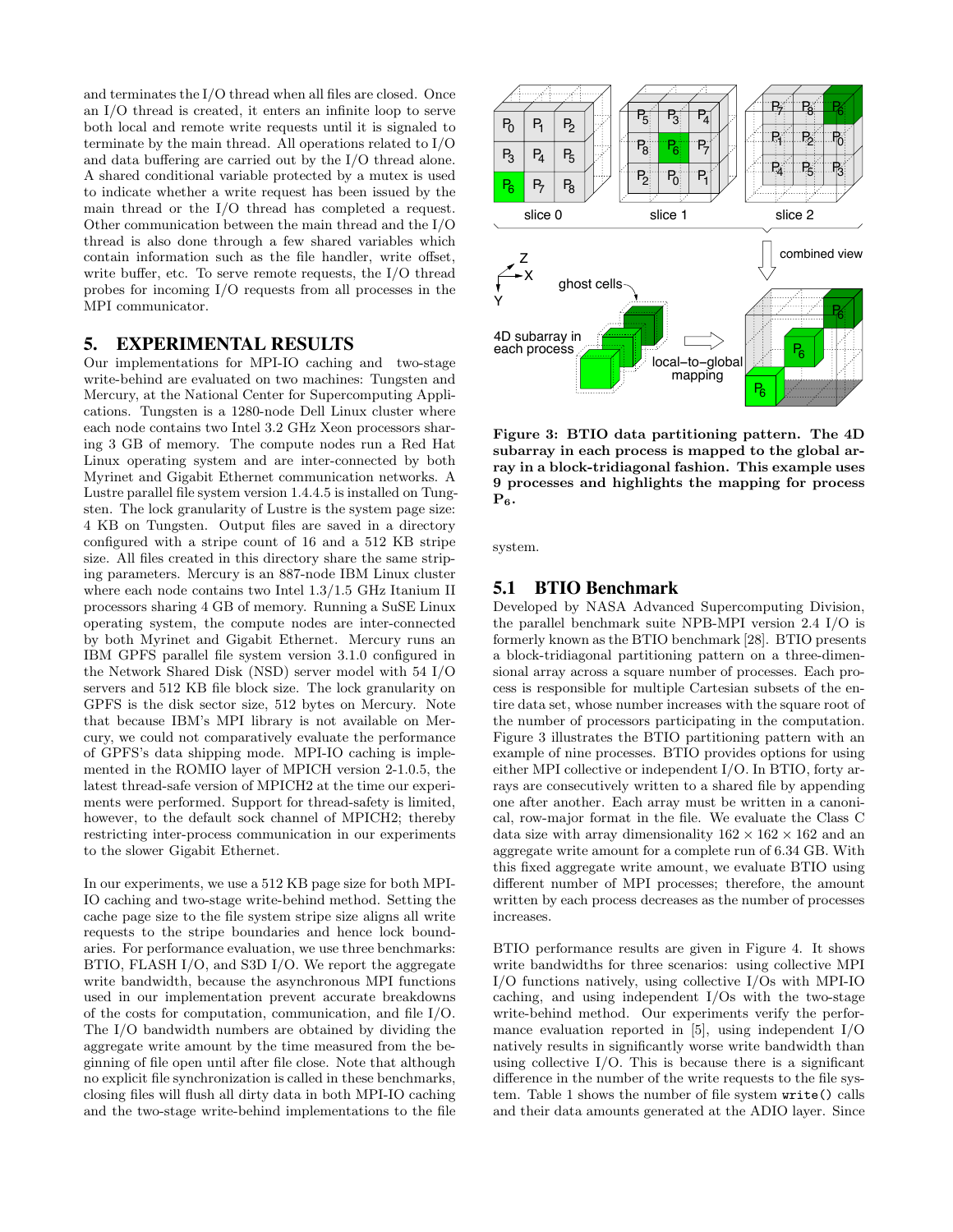

**Figure 4: Performance results of BTIO benchmark.**

ROMIO uses the two-phase I/O strategy in its collective I/O implementation to redistribute and aggregate I/O requests to large contiguous file accesses, the number of write requests generated by collective I/O is significantly less than independent I/Os. The extremely large number of write requests generated by native independent I/O in BTIO makes the aggregate write performance very poor. With less than 5 MB per second bandwidth in our experience, the results for independent I/O alone are not presented.

On the GPFS and Lustre file systems, both the MPI-IO caching and write-behind methods outperform the native MPI collective I/O. The performance improvement is attributed to reduced file system lock contention. For each collective write operation in BTIO, the aggregate write amount is 162.18 MB. When partitioned evenly among all MPI processes, the file domains are not aligned with the file system lock boundaries. Table 1 also shows the write amounts per request per process when collective MPI I/O is used. It is clear that they do not generate aligned request offsets for all four numbers of processes used in our experiments. Thus, conflict locks due to false sharing occur and hence serialize the concurrent write requests. As for the two-stage writebehind method, there is a significant improvement over not only the native independent I/O, but also the native collective I/O. This improvement is attributed to the local data accumulation at the first stage write-behind achieving better network bandwidth as well as the second-stage write request alignment reducing file system lock contention. On Lustre, the write-behind method even outperforms the

**Table 1: Number of write requests and data amount generated by the BTIO benchmark when running MPI I/O natively.**

| Number of | Collective $I/O$                     |           | Independent $I/O$ |        |
|-----------|--------------------------------------|-----------|-------------------|--------|
| processes | <b>NWRPP</b>                         | WAPRPP    | <b>NWRPP</b>      | WAPRPP |
| 16        | 40                                   | 10.14 MB  | 262440            | 1620 B |
| 36        | 40                                   | 4.51 MB   | 174960            | 1080 B |
| 64        | 40                                   | 2.53 MB   | 131240            | 810 B  |
| 100       | 40                                   | $1.27$ MB | 105000            | 405 B  |
|           | number of write requests per process |           |                   |        |

WAPRPP: write amount per request per process

MPI-IO caching. In fact, both the MPI-IO caching and two-stage write-behind methods have their own advantages and disadvantages. As we described earlier, the distributed lock protocol used in MPI-IO caching to maintain the cache metadata integrity incurs a certain degree of communication overhead. Because the write-behind method deals with write-only patterns, no coherence control is required at all. MPI-IO caching allows the first process that requests a page to buffer it locally; thereby, taking advantage of data locality and increasing the likelihood of local cache hits. In contrast, since the second-stage buffers of the write-behind method are statically assigned across MPI processes in a round-robin fashion, the data written by a process in the first-stage buffers will most likely need to be flushed to remote processes.

#### **5.2 FLASH I/O Benchmark**

The FLASH I/O benchmark suite [29] is the I/O kernel of the FLASH application, a block-structured adaptive mesh hydrodynamics code that solves fully compressible, reactive hydrodynamic equations, developed mainly for the study of nuclear flashes on neutron stars and white dwarfs [6]. The computational domain is divided into blocks that are distributed across a number of MPI processes. A block is a three-dimensional array with an additional 4 elements as guard cells in each dimension on both sides to hold information from its neighbors. In our experiments, we used a  $16 \times 16 \times 16$  block size that produces about 2.5 MB of write data per process in each MPI I/O operation. There are 24 variables per array element, and about 80 blocks on each MPI process. A variation in block numbers per MPI process is used to generate a slightly unbalanced I/O load. Since the number of blocks is fixed for each process, increase in the number of MPI processes linearly increases the aggregate I/O amount as well. FLASH I/O produces a checkpoint file and two visualization files containing centered and corner data. The largest file is the checkpoint, the I/O time of which dominates the entire benchmark. FLASH I/O uses the HDF5 I/O interface to save data along with its metadata in the HDF5 file format. Since the implementation of HDF5 parallel I/O is built on top of MPI-IO [7], the MPI performance effects of the MPI-IO caching and two-stage write-behind methods can be observed in overall FLASH I/O performance. To eliminate the overhead of memory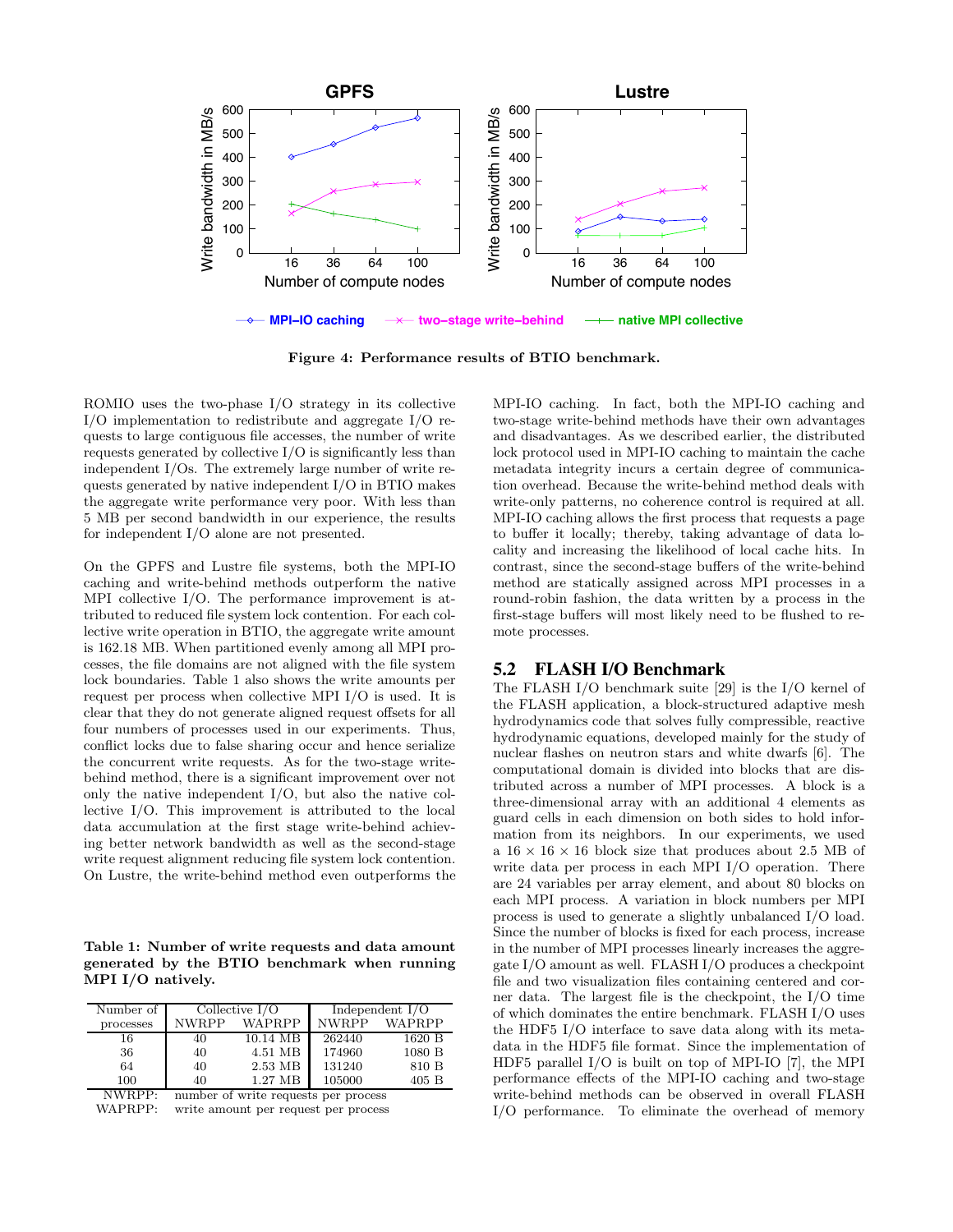

**Figure 5: Performance results of FLASH I/O benchmark.**

copying in the HDF5 hyper-slab selection, FLASH I/O extracts the interiors of the blocks via a direct memory copy into a buffer before calling the HDF5 functions. There are 24 I/O loops, one for each of the 24 variables. In each loop, every MPI process writes into a contiguous file space, appending its data to the previous ranked MPI process; therefore, a write request from one process does not overlap or interleave with the request from another. In ROMIO, this non-interleaved access pattern actually triggers the independent I/O subroutines, instead of collective subroutines, even if MPI collective writes are explicitly called. This behavior can be overridden by enabling the romio\_cb\_write hint. For the FLASH I/O pattern, forcing collective I/O creates a balanced workload, but adds extra communication costs.

Figure 5 shows the performance results of the FLASH I/O benchmark. The aggregate write bandwidth is calculated by dividing the data size written to all three files by the overall execution time. At first, we observe that the results of forcing collective writes are worse than using the default independent writes. This is because the cost of rebalancing the I/O load overwhelms the benefit of a balanced I/O. From this we can conclude that whether or not the I/O load is balanced is not a significant enough factor in the I/O performance of FLASH. Both the MPI-IO caching and two-stage write-behind methods outperform the native independent writes. Since the data amount per write request in each MPI process is about 2.5 MB, larger than the system stripe size of 512 KB, the improvement is due to the fact that accumulating write data in both caching and writebehind enables write request alignment to the file system stripe boundaries. Similar to our analysis for BTIO, such alignment significantly eliminates the lock contention that would otherwise occur in the underlying GPFS and Lustre file systems from the use of native MPI I/O. Note that FLASH I/O writes both array data and metadata through the HDF5 I/O interface to the same file. Metadata, usually stored at the file header, may cause unaligned write requests for array data when using native MPI I/O.

#### **5.3 S3D I/O Benchmark**

The S3D I/O benchmark is the I/O kernel of the S3D application, a parallel turbulent combustion application using a direct numerical simulation solver developed at Sandia National Laboratories [20]. S3D solves fully compressible Navier-Stokes, total energy, species and mass continuity equations coupled with detailed chemistry. The governing equations are solved on a conventional three-dimensional structured Cartesian mesh. A checkpoint is performed at regular intervals, and its data consists primarily of the solved variables in 8-byte three-dimensional arrays, corresponding to the values at the three-dimensional Cartesian mesh points. During the analysis phase the checkpoint data can be used to obtain several more derived physical quantities of interest; therefore, a majority of the checkpoint data is retained for later analysis. At each checkpoint, four global arrays are written to files and they represent the variables of mass, velocity, pressure, and temperature, respectively. Mass and velocity are four-dimensional arrays while pressure and temperature are three-dimensional arrays. All four arrays share the same size for the lowest three spatial dimensions X, Y, and Z, and they are all partitioned among MPI processes along X-Y-Z dimensions in the same block-block-block fashion. For the mass and velocity arrays, the length of the fourth dimension is 11 and 3, respectively. The fourth dimension is not partitioned.

In the original S3D, the I/O is programmed in Fortran I/O functions and each process writes all its sub-arrays to a new, separate file at each checkpoint. We added the functionality of using MPI I/O to write the arrays into a shared file in their canonical order. With this change, there is only one file created per checkpoint, regardless of the number of MPI processes used. Figure 6 shows the data partitioning pattern on a 3D array and the mapping of a 4D sub-array to the global array in file. 3D arrays can be considered a special case with a fourth dimension length of one. For performance evaluation, we keep the size of partitioned X-Y-Z dimensions a constant  $50 \times 50 \times 50$  in each process. This produces about 15.26 MB of write data per process per checkpoint. Similar to FLASH I/O, as we increase the number of MPI processes, the aggregate I/O amount proportionally increases as well. We measure the execution time for running ten checkpoints. Figure 7 shows the write bandwidth results for using For-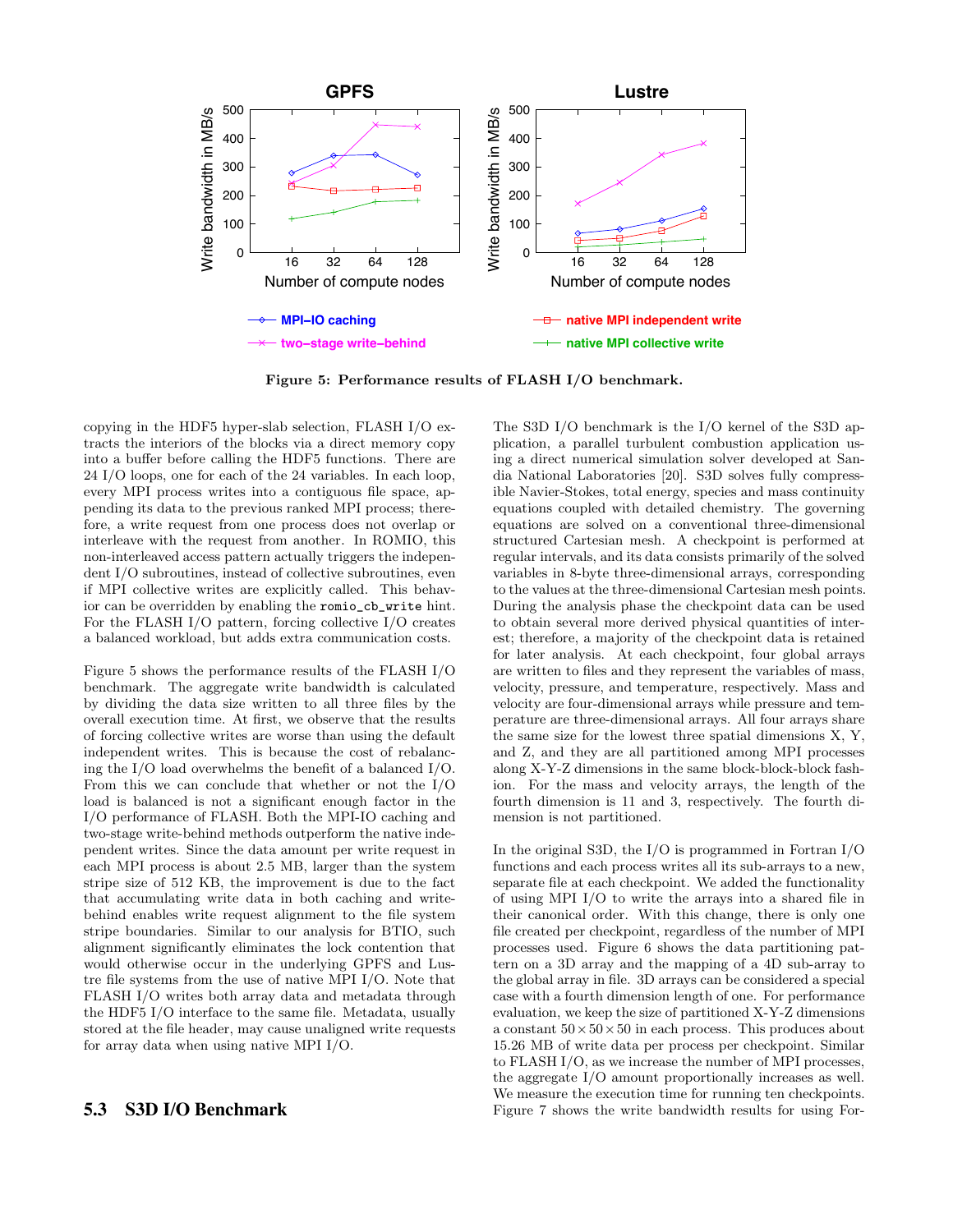

**Figure 6: S3D I/O data partitioning pattern. (a) For 3D arrays, the sub-array of each process is mapped to the global array in a fashion of block partitioning in all X-Y-Z dimensions. (b) For 4D arrays, the lowest X-Y-Z dimensions are partitioned the same as the 3D arrays while the fourth dimension is not partitioned. This example uses 64 processes and highlights the mapping of process P41's sub-array to the global array.**

tran I/O, MPI collective I/O natively, collective I/O with MPI-IO caching, and independent I/O with the two-stage write-behind method. Fortran I/O has significantly better performance than the other cases on Lustre, but this situation changes on GPFS. On GPFS, Fortran I/O is even worse than the MPI-IO caching for 64 and 128 processes. Further investigation by separately measuring the file open time of ten checkpoints shows that file open costs increase more dramatically on GPFS than Lustre when scaling the number of processes. Lustre seems to handle larger number of files more efficiently than GPFS. As for the MPI I/O performance, we observe that MPI-IO caching outperforms the native collective I/O on both GPFS and Lustre. Similar to BTIO and FLASH I/O, the effect of I/O alignment enhances the performance of MPI-IO caching. The two-stage writebehind behaves differently on each file system in that it is worse than the native collective I/O on GPFS, but outperforms the MPI-IO caching on Lustre. We think write-behind performance is worse because the S3D I/O pattern results in many remote data flushes from the local first-stage to global second-stage buffers. Note that the native MPI I/O case uses collective I/O functions, while the write-behind method uses independent I/O functions. Compared to the use of native independent writes that produces I/O bandwidth less than 5 MB per second, our write-behind method shows a clear improvement and achieves a bandwidth close to, or better than, the collective I/O method.

# **6. CONCLUSIONS**

Client-side file caching has been demonstrated as a powerful tool for file systems to reduce the data transfer between clients and the I/O servers. If not used carefully, however, caching can seriously hurt the shared-file parallel I/O performance. As discussed in this paper, there are several nonobvious factors that influence the performance, such as false sharing and I/O atomicity. Besides lock contention, other costs for file caching include operations for extra memory copying, and memory space management for cache data. When this combined overhead overwhelms caching benefits, caching only reduces performance. Another factor also significantly affecting a caching system's performance is the available memory space. The performance evaluation of a caching system is different from measuring the maximum data rate for a file system. Typical file system benchmarks avoid caching effects by using an I/O amount larger than the aggregated memory size of either clients or servers. In contrast, file caching performance can really only be captured when there is sufficient unused memory space for the caching system to operate in. All these factors contribute to the complex challenge of evaluating and explaining the parallel I/O performance of a caching system in great detail.

We use the BTIO benchmark and two production application's I/O kernels, FLASH I/O and S3D I/O, to evaluate our idea of a file caching layer between the applications and file systems. In the real world, applications' parallel I/O patterns may not always result in the aligned I/O requests used in many I/O benchmark suites. Our experiments demon-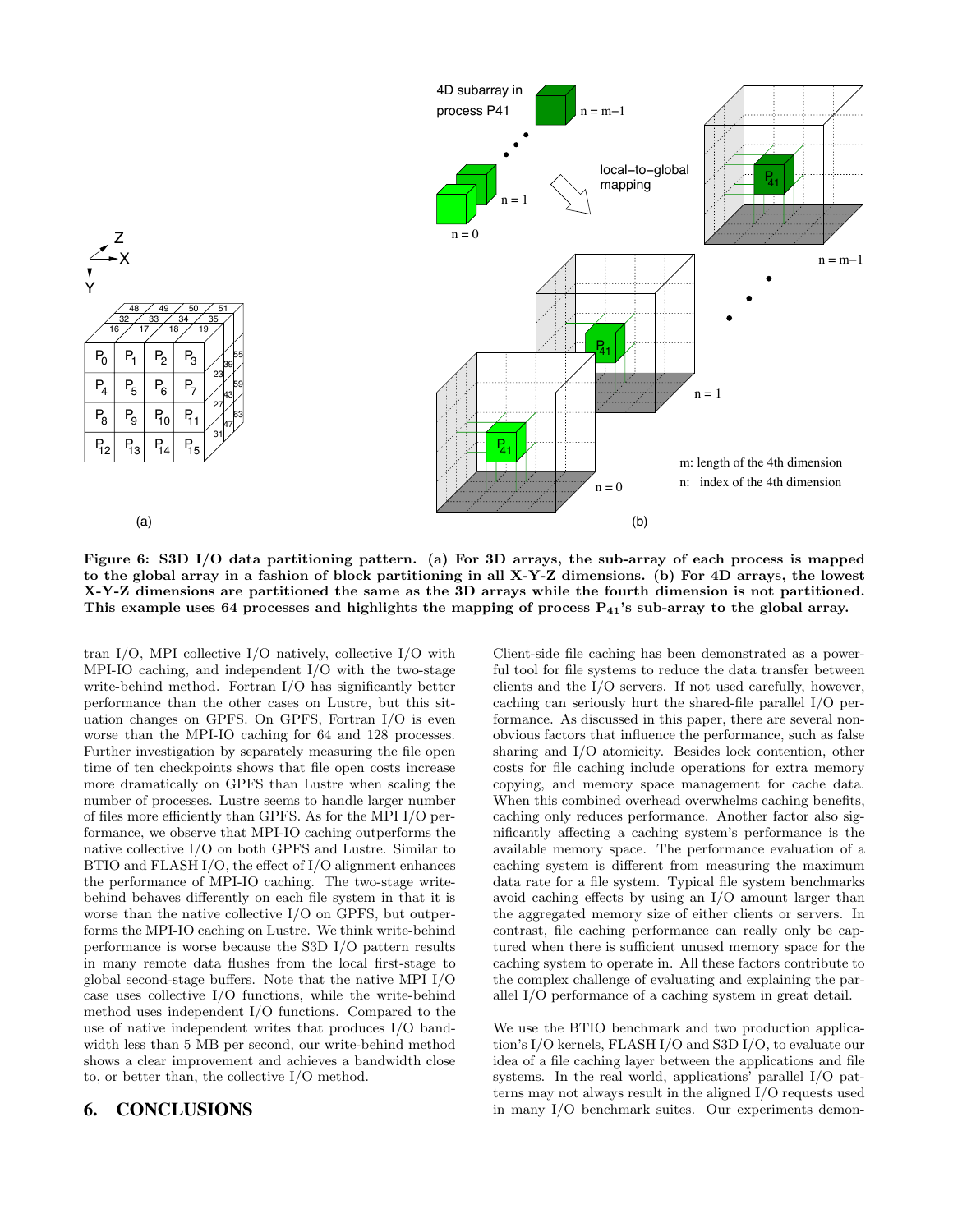

**Figure 7: Write bandwidth and file open timing for S3D I/O benchmark.**

strate the significance of aligning the I/O requests with the file system lock boundaries. In fact, enforcing POSIX semantics such as I/O atomicity has become substantial obstacles to parallel file systems efficiently handling shared-file I/O at sustained I/O rates close to the maximum network bandwidth. Since the primary I/O patterns of large-scale parallel applications are write-only and non-overlapping, enforcing strict semantics like POSIX atomicity is not always necessary. We plan to add a mechanism in MPI-IO caching to selectively relax the atomicity requirement. Our current design for MPI-IO caching conservatively chooses to keep at most a single copy of cached file data. Although this policy simplifies coherence control, it also increase the likelihood of accessing remote cache pages instead of local cache pages. We will investigate a new implementation that allows multiple cached copies of the same file date. We also plan to explore other issues such as cache load re-balancing and data prefetching.

### **7. ACKNOWLEDGMENTS**

This work was supported in part DOE's SCiDAC program (Scientific Data Management Center), award number DE-FC02-07ER25808, NSF/DARPA ST-HEC program under grant CCF-0444405, NSF HECURA CCF-0621443 and NSF NGS program under grant CNS-0406341. We acknowledge the use of the Dell Xeon Cluster and IBM IA-64 Linux Cluster at the National Center for Supercomputing Applications under TeraGrid Project TG-CCR060017T.

#### **8. REFERENCES**

- [1] P. Bernstein, V. Hadzilacos, and N. Goodman. *Concurrency Control and Recovery in Database Systems*. Addison-Wesley, 1987.
- [2] T. Corts, S. Girona, and J. Labarta. PACA: A Cooperative File System Cache for Parallel Machines. In *the 2nd International Euro-Par Conference*, pages 477–486, August 1996.
- [3] M. Dahlin, R. Wang, T. Anderson, and D. Patterson. Cooperative Caching: Using Remote Client Memory to Improve File System Performance. In *the First Symposium on Operating System Design and Implementation*, November 1994.
- [4] J. del Rosario, R. Brodawekar, and A. Choudhary. Improved Parallel I/O via a Two-Phase Run-time Access Strategy. In *the Workshop on I/O in Parallel Computer Systems at IPPS '93*, pages 56–70, April 1993.
- [5] S. Fineberg, P. Wong, B. Nitzberg, and C. Kuszmaul. PMPIO - A Portable Implementation of MPI-IO. In *the 6th Symposium on the Frontiers of Massively Parallel Computation*, October 1996.
- [6] B. Fryxell, K. Olson, P. Ricker, F. X. Timmes, M. Zingale, D. Q. Lamb, P. MacNeice, R. Rosner, and H. Tufo. FLASH: An Adaptive Mesh Hydrodynamics Code for Modelling Astrophysical Thermonuclear Flashes. *Astrophysical Journal Suppliment*, pages 131–273, 2000.